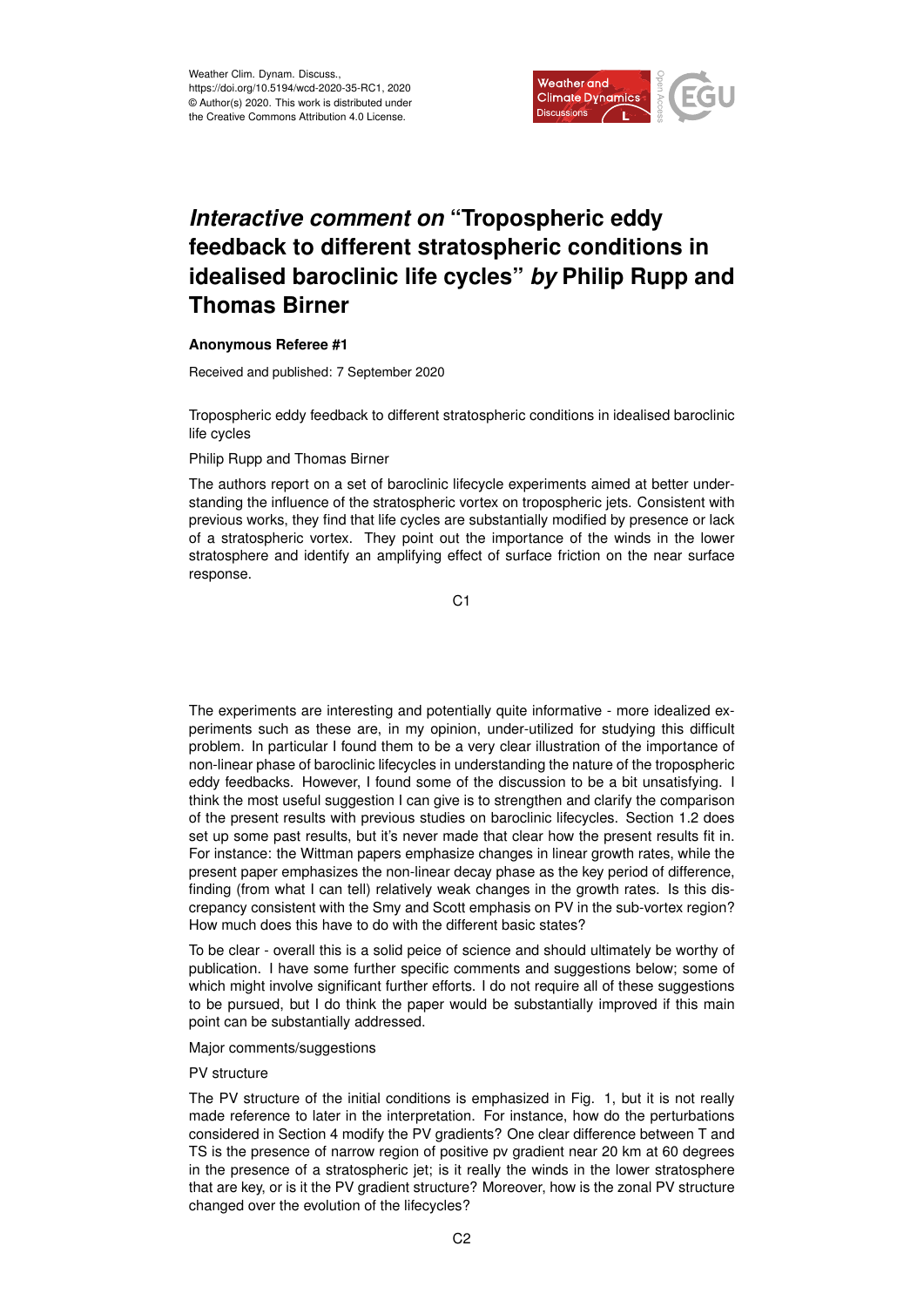## **Energetics**

It seems that one way of interpreting these results, consistent with the discussion of Barnes and Young (1992) in Section 1.2, is that the presence of the stratospheric jet allows for a greater conversion of APE to EKE and ultimately MKE; and that this is further enhanced by including surface friction. If this is a fair characterization of the present results, how does the available potential energy differ in the various cases? Could this result be simply explained by the presence of more APE in the cases with a stratospheric vortex?

A related comment: in the presence of surface friction there isn't really final steady state as MKE will continue to dissipate. This is very briefly discussed right at the end of the discussion (l430), but until the reader gets there it's not really clear how the authors defined the final state. Would it be possible to put the figures in the supplementary information on more equal footing by computing the energy lost to surface frection in the runs in Fig. S2, showing instead the net EKE and MKE generated by conservative processes?

### Mass fluxes

There is some discussion of the 1000 hPa 'Geopotential height' anomalies as a measure of the surface NAM or AO signature of the baroclinic adjustment. One substantial point is that equation (2) on line 270 assumes gradient wind balance holds near surface. This is ok for case with no friction, but not for the case with surface friction, which will modify dominant the force balance. This could be corrected by adding in surface friction on right hand side.

But I wonder if it might be more directly useful to consider the evolution of the surface pressure, and the nature of the mass fluxes in these experiments; in particular I wonder if these are substantially modified by the presence of an Ekman layer in the cases with surface friction.

C3

Specific/Minor Comments:

l76: perturbation to what?

l188: could this alternatively be explained by greater meridional shear in TS simulation?

l213: Are EKE and MKE integrated over depth of troposphere or the depth of atmosphere? I would think that the MKE of polar jet is small but not negligible.

l310-317: I found the grouping of these experiments to be initially quite confusing, thinking that the natural ordering would be to group TS>10 with TS<10, and TS>25 with TS<25. I did ultimately figure out that the logic is intended to emphasize the wind anomalies in the lower stratosphere (to be fair, this is stated in the text, but preconceived notions can be hard to shake sometimes).

This is ultimately just an issue of presentation. But I did wonder if it would be clearer to readers to start with (what seems to me) the more natural a priori sorting instead of anticipating the results? If not, perhaps naming the sets something more descriptive, such as 'Weak winds/Strong winds' instead of 'Set 1/Set 2'?

### l325 discussed

Fig. 7: How does u at 15 km vary over this set of integrations? This might be more illuminating than the mid-stratospheric winds.

l413-414: what is this statement based on? explicit calculations or assumption of linearity?

l423: The additivity of surface winds also is not perfect.

l450: This final paragraph also contributed to my feeling unsatisfied by the discussion. What is the explanation for the downward influence suggested by the present results? How can we use these experiments to quantify the eddy feedback? These aren't unreasonable claims, but the authors should explain them more explicitly.